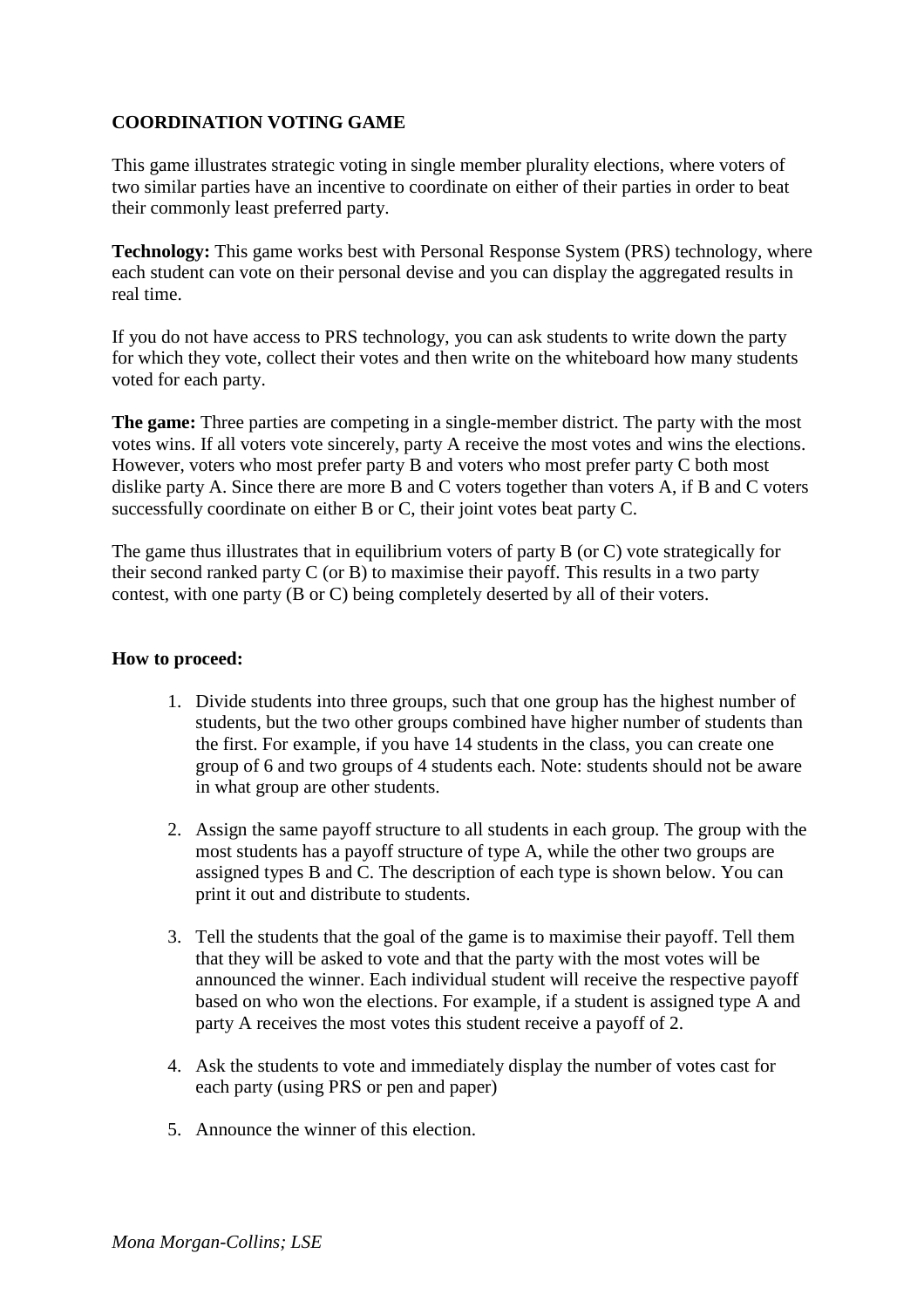- 6. Ask students to calculate their payoffs based on their assigned type and the winner. For example, if party A wins, type A students receive 2 points, while types C and B receive 0 points.
- 7. Ask the students to note their earned payoff.
- 8. Proceed to another round of elections. First, ask each student to pass their payoff structure (type) to their neighbour on either left or right. This is easiest if students are arranged in a semi-circle.
- 9. When all students are assigned new set of preferences, repeat steps 3-8 as many times as you like. After few rounds, students will start coordinating on either party B or C. When some coordination is achieved and candidate A loses, you can stop the game.
- 10. If students struggle to coordinate, you can make it easier by announcing that either party B or C has been consistently ahead in the most recent poll or to assign more students to group  $B(C)$  than to group  $C(B)$ . Note, however, that group A still needs to have most students.
- 11. Finish the game with a discussion. You can ask students whether they believe that the results apply in real elections. You can also explore why some students did not vote strategically even when incentivised to do so (if there were any such students).

#### **Useful resources:**

Morton, R. B., & Rietz, T. A. (2007). Majority requirements and minority representation. NYU Ann. Surv. Am. L., 63, 691.

(http://www.biz.uiowa.edu/faculty/trietz/papers/RUNOFF.pdf)

This research solves and tests the coordination voting game in single-member plurality and majority elections.

Evans, G., Curtice, J., & Norris, P. (1998). New Labour, new tactical voting? The causes and consequences of tactical voting in the 1997 general election. British Elections & Parties Yearbook, 8(1), 65-79.

This research discusses a real case application of the coordination game, where Liberal and Labour voters successfully coordinated against the incumbent Conservatives in the 1997 general elections in the UK.